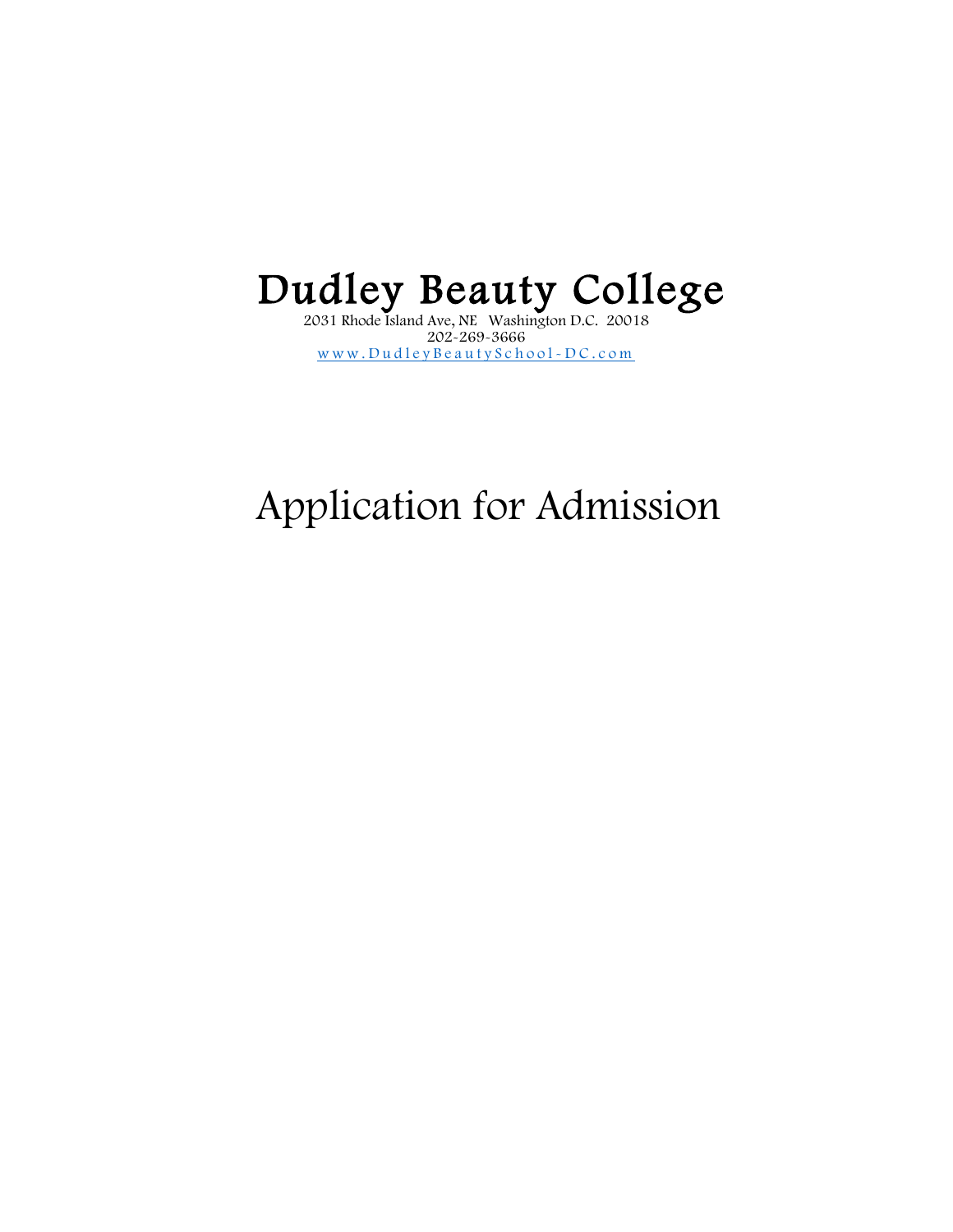## To apply for general admission, the applicant must meet the following requirements:

1. Proof of a high school diploma or transcript showing high school completion or GED certificate or an academic transcript showing at least two (2) years of a successfully completed program that is acceptable for full credit towards an associate degree or a bachelor's degree. 2. Students must be 17 years or older.

3. State-issued credential for secondary school if homeschooled.

4. Transfer students must have an official transcript submitted before credit for previous training can be approved.

5. For foreign students, the high school diploma must be translated into English and verified as academically equivalent to a U.S. high school diploma by an outside agency.

|                                                                                                                                                                                                                               |                                                                                                                      |             | [] Day [] Evening [] Full-Time [] Part-Time [] New Student<br>[ ] Re-Enrollee [ ] Transfer |     |                                                                                                                                                                                                                                |                                                                                                                                                                                                                                                                                                                   |
|-------------------------------------------------------------------------------------------------------------------------------------------------------------------------------------------------------------------------------|----------------------------------------------------------------------------------------------------------------------|-------------|--------------------------------------------------------------------------------------------|-----|--------------------------------------------------------------------------------------------------------------------------------------------------------------------------------------------------------------------------------|-------------------------------------------------------------------------------------------------------------------------------------------------------------------------------------------------------------------------------------------------------------------------------------------------------------------|
| Please Type or Print<br>Full Name:                                                                                                                                                                                            |                                                                                                                      |             |                                                                                            |     |                                                                                                                                                                                                                                |                                                                                                                                                                                                                                                                                                                   |
|                                                                                                                                                                                                                               | <b>LAST NAME</b>                                                                                                     |             | <b>FIRST NAME</b>                                                                          |     | MIDDLE NAME                                                                                                                                                                                                                    |                                                                                                                                                                                                                                                                                                                   |
|                                                                                                                                                                                                                               |                                                                                                                      |             |                                                                                            |     | Date of Birth: $\frac{\sqrt{2}}{2}$                                                                                                                                                                                            |                                                                                                                                                                                                                                                                                                                   |
|                                                                                                                                                                                                                               |                                                                                                                      |             |                                                                                            |     |                                                                                                                                                                                                                                |                                                                                                                                                                                                                                                                                                                   |
| <b>STREET</b>                                                                                                                                                                                                                 |                                                                                                                      | <b>CITY</b> | <b>STATE</b>                                                                               | ZIP |                                                                                                                                                                                                                                |                                                                                                                                                                                                                                                                                                                   |
|                                                                                                                                                                                                                               |                                                                                                                      |             |                                                                                            |     |                                                                                                                                                                                                                                | Telephone: Cell ( ) Work ( ) Email Address                                                                                                                                                                                                                                                                        |
| <b>EMERGENCY INFORMATION</b> - Person to notify in case of an emergency:                                                                                                                                                      |                                                                                                                      |             |                                                                                            |     |                                                                                                                                                                                                                                |                                                                                                                                                                                                                                                                                                                   |
|                                                                                                                                                                                                                               |                                                                                                                      |             |                                                                                            |     |                                                                                                                                                                                                                                |                                                                                                                                                                                                                                                                                                                   |
|                                                                                                                                                                                                                               |                                                                                                                      |             |                                                                                            |     | Telephone: Day (Channel Communication Channel Communication Channel Channel Channel Channel Channel Channel Channel Channel Channel Channel Channel Channel Channel Channel Channel Channel Channel Channel Channel Channel Ch |                                                                                                                                                                                                                                                                                                                   |
| Course of Study:<br>[ ] Cosmetology<br>[ ] Nail Technology<br>[ ] Instructor Training                                                                                                                                         |                                                                                                                      |             |                                                                                            |     |                                                                                                                                                                                                                                |                                                                                                                                                                                                                                                                                                                   |
| hours____________? Please have a transcript sent to our school verifying hours and live model performances.<br>Explain why you did not complete their program. If additional space is needed, please attach a separate sheet. |                                                                                                                      |             |                                                                                            |     | Have you previously obtained credit hours? [ ] Yes [ ] No If yes, where ___________________________ when _____________ how many                                                                                                |                                                                                                                                                                                                                                                                                                                   |
|                                                                                                                                                                                                                               | <u> 1989 - Johann John Stein, markin film ar yn y brenin y brenin y brenin y brenin y brenin y brenin y brenin y</u> |             |                                                                                            |     | How did you hear about the Dudley Beauty College.? ______________________________                                                                                                                                              |                                                                                                                                                                                                                                                                                                                   |
| Do you have an infectious condition or illness that would affect your ability to service a client?<br>$[$   Yes $[$   No<br>If yes, please provide                                                                            |                                                                                                                      |             |                                                                                            |     | details. The contract of the contract of the contract of the contract of the contract of the contract of the contract of the contract of the contract of the contract of the contract of the contract of the contract of the c |                                                                                                                                                                                                                                                                                                                   |
| Have you ever been convicted of a criminal offense?                                                                                                                                                                           |                                                                                                                      |             | $[$   Yes $[$   No                                                                         |     | (If yes, provide details on charges, locations, dates and dispositions. If additional space is needed, please attach a separate sheet)                                                                                         |                                                                                                                                                                                                                                                                                                                   |
| Are there any criminal charges pending against you at this time? [] Yes [] No                                                                                                                                                 |                                                                                                                      |             |                                                                                            |     | (If yes, provide details on charges, locations and dates. If additional space is needed, please attach a separate sheet)                                                                                                       |                                                                                                                                                                                                                                                                                                                   |
| Have you ever been expelled, suspended or placed on probation from any school or college for any reason?                                                                                                                      |                                                                                                                      |             |                                                                                            |     |                                                                                                                                                                                                                                |                                                                                                                                                                                                                                                                                                                   |
| of my application from consideration, cancellation of admission or registration or suspension from the school.                                                                                                                |                                                                                                                      |             |                                                                                            |     |                                                                                                                                                                                                                                | I certify that the information I have given on this application is complete and accurate. Any willful misrepresentation of fact may be cause for withdrawal                                                                                                                                                       |
|                                                                                                                                                                                                                               |                                                                                                                      |             |                                                                                            |     | been in attendance at this institution. Further, I authorize the Dudley Beauty College to do a criminal background check.                                                                                                      | I hereby acknowledge that the institution may verify the information set forth herein from sources accessible under law to the institution but that the<br>institution may divulge the contents of this application only as permitted under the Family Educational Rights and Privacy Act of 1974 if I am or have |
|                                                                                                                                                                                                                               |                                                                                                                      |             |                                                                                            |     |                                                                                                                                                                                                                                |                                                                                                                                                                                                                                                                                                                   |
| If under 18, signature of Parent or Guardian: __________________________________                                                                                                                                              |                                                                                                                      |             |                                                                                            |     |                                                                                                                                                                                                                                |                                                                                                                                                                                                                                                                                                                   |